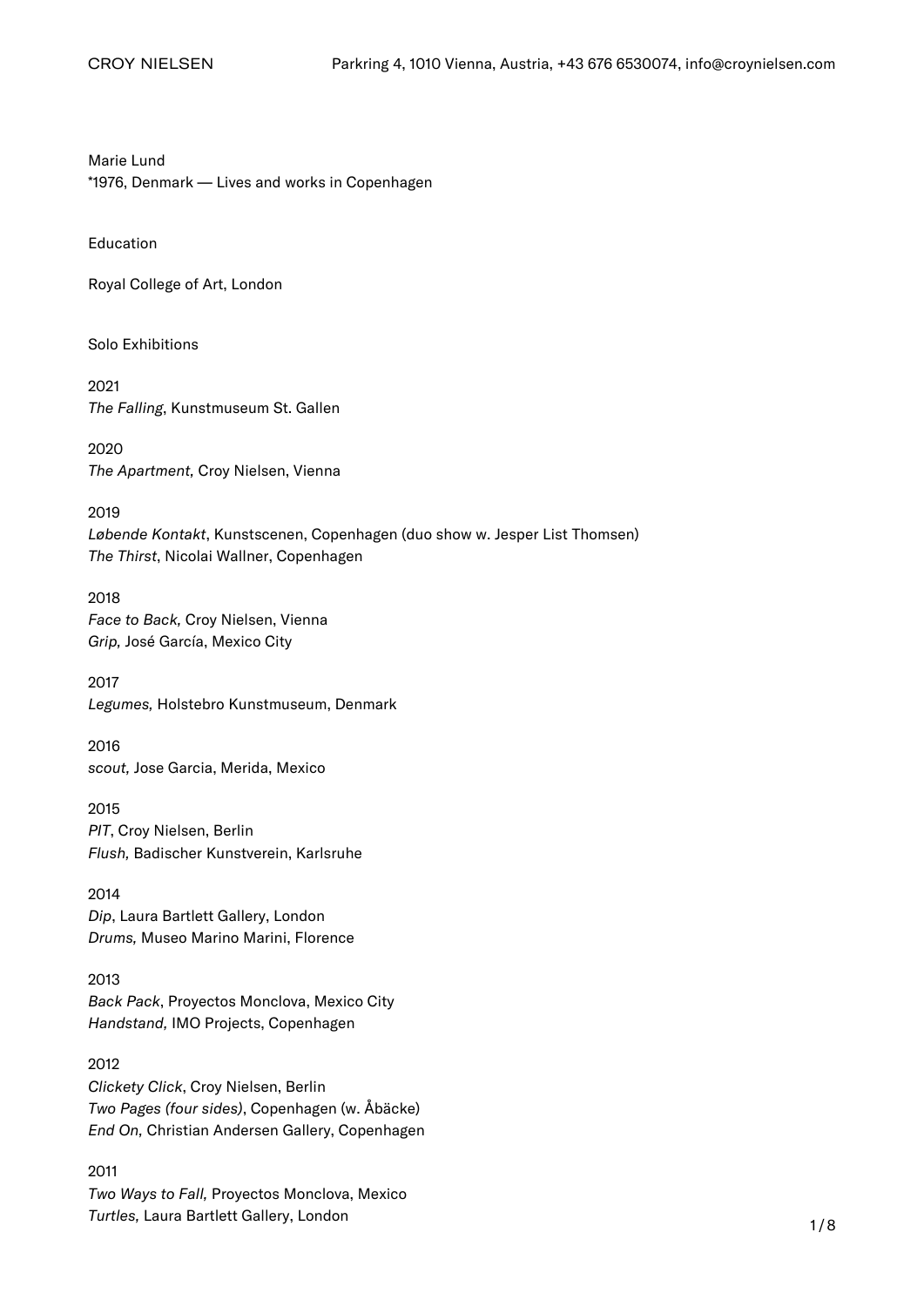Bob Dylan, Bob Dylan, Boba Dylana (3 person show w. Jiri Kovanda and Nina Beier), DOX, Prague

# 2010

Frieze Sculpture Park, Curated by David Thorp The Object Lessons, Mudam, Luxembourg (w. Nina Beier)

# 2009

The Object Lessons, De Vleeshal, Middelburg (w. Nina Beier) The Testimony, Les Sabots…, Nomas Foundation, Rome (w. Nina Beier) Permanent Collection, Croy Nielsen, Berlin (w. Nina Beier) Loss and Cause, Projectos Monclova, Mexico City (w. Nina Beier)

# 2008

Two Women, Laura Bartlett Gallery, London (w. Nina Beier) Nina Beier and Marie Lund, Limoncello, London, as part of in-Betweens by The Hut Project (w. Nina Beier) All The Best, Co-curated with Vincent Honore for David Roberts Foundation, London (w. Nina Beier) A Circular Play, Braunschweig Kunstverein (w. Nina Beier) Good Fences, Solo Chosil Kil, Galleri Opdahl, Stavanger, Norway (w. Nina Beier) A Circular Play (A Play in Circles), Wako Works of Art, Tokyo (w. Nina Beier)

2007

Dance Like I Do, Center for Contemporary Art, Aarhus (w. Nina Beier) Dance Like I Do, Overgaden Institute of Contemporary Art, Copenhagen (w. Nina Beier)

# Selected Group Exhibitions

# 2022

Routes and Routines, Martina Simeti, Milan Form Follows Energy, LAGO / ALGO, OMR, Mexico City

# 2021

The Legacy, Anne Marie Carl Nielsen, Den Frie Udstillingsbygning, Copenhagen At the End of the Rainbow, Arken Museum of Modern Art, Ishøj Transitive Objects, COSAR HMT, Düsseldorf

# 2020

So wie wir sind 2.0, Weserburg Museum für Moderne Kunst, Bremen Transparent Things, Goldsmith's CCA, London

# 2019

Atypical Curated Project (Chinese Whispers), Meessen De Clerq, Brussels Foncteur d'oubli, Plateau, Frac Île-de-France, Paris

# 2018 Spirit Painting, Peana Projects, Monterrey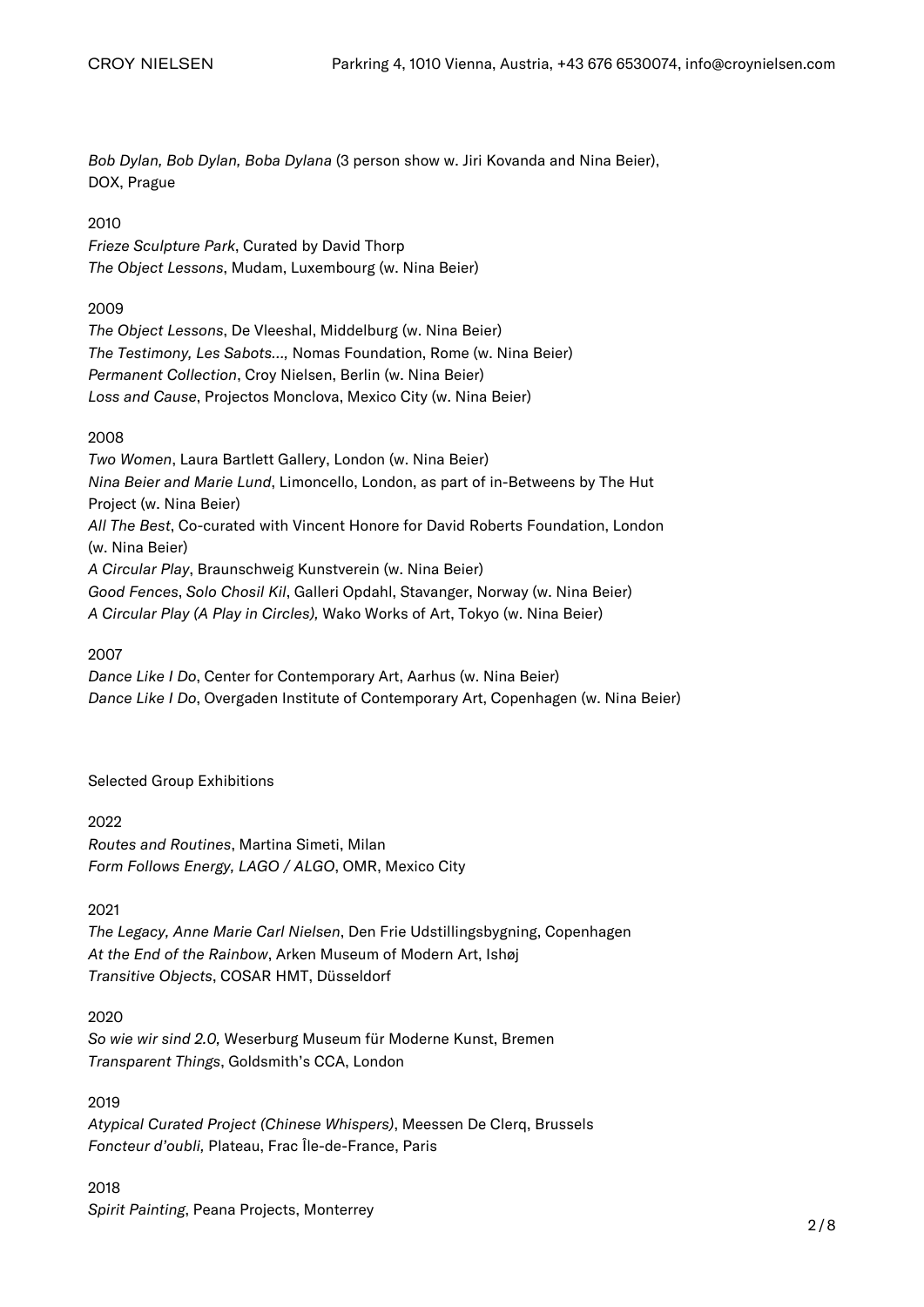What do you dream of? The Mohole Flower and other tales, Galerie Luisa Strina, Sao Paulo One Hour Long Exhibition (w. Chosil Kil), Le Plateau, Paris

## 2017

Casa Miller, Galerie Allen, Paris Sous le regard de machines pleines d'amour et de grâce, Palais de Tokyo, Paris

# 2016

Behind the curtain. Concealment and Revelation since the Renaissance, Museum Kunstpalats, Düsseldorf Here Nor There, Gillmeier Rech, Berlin A Faraway Rendez-vous, SixtyEight Art Institute, Copenhagen Acquisitions Récentes, Frac Franche – Comté, France The Lasting. L'intervallo e la durata, GNAM, Rome Naïve Set Theory, P420, Bologna La Camera, Palazzo De Toschi, Bologna

## 2015

Art Now, Tate Britain, London wow! Woven? Entering the (sub)Textiles, Künstlerhaus Halle für Kunst, Graz One Hour Long Exhibition, South London Gallery, London Groupshow curated by Airbnb-pavillion, Fondazione Sandretto Re Rebaudengo, Turin The Camera's Blind Spot II, Extra City Kunsthal Antwerp, Antwerp Dealing with surfaces, GAK Gesellschaft für aktuelle Kunst, Bremen L'usage des formes (The use of shapes), Palais de Tokyo, Paris

#### 2014

Living in the Material World, Galerie im Taxispalais, Innsbruck A Picture is no Substitute, Seventeen Gallery, London Stone, Northern Gallery for Contemporary Art, Sunderland The Roof Holding The Walls Together, Le Noveau Festival de Centre Pompidou, 5<sup>th</sup> Edition, Centre Pompidou, Paris Living in the Material World, Kunstmuseen Krefeld, Haus Esters, Haus Lange, Krefeld Group show, Susanne Ottesen, Copenhagen Frieze Sculpture Park, London

# 2013

Motor: Bettina Buck invites Marie Lund, Spacex, London AB, a Project by Gabriele De Santis, NOMAS Foundation, Rome One Hour Long Exhibition, Round House, Vilnius, with Chosil Kil Chaque chose en son temps, Frac Franche-Comté, curated by Béatrice Balcou Flat Bed (3-person show with Benjamin Hirte and Rolf Nowotny), Joe Sheftel Gallery. New York The Made-up Shrimp Hardly Enlightens Some Double Kisses, Laurel Gitlen, New York Worksited, (two person show with Benjamin Hirte), Worksited, Central Library of LAPL, Los Angeles When Attitudes Became Form Become Attitudes, Museum of Contemporary Art Detroit, Detroit

Ground. Materiality #2 (earth), Sorø Kunstmuseum, Sorø, Denmark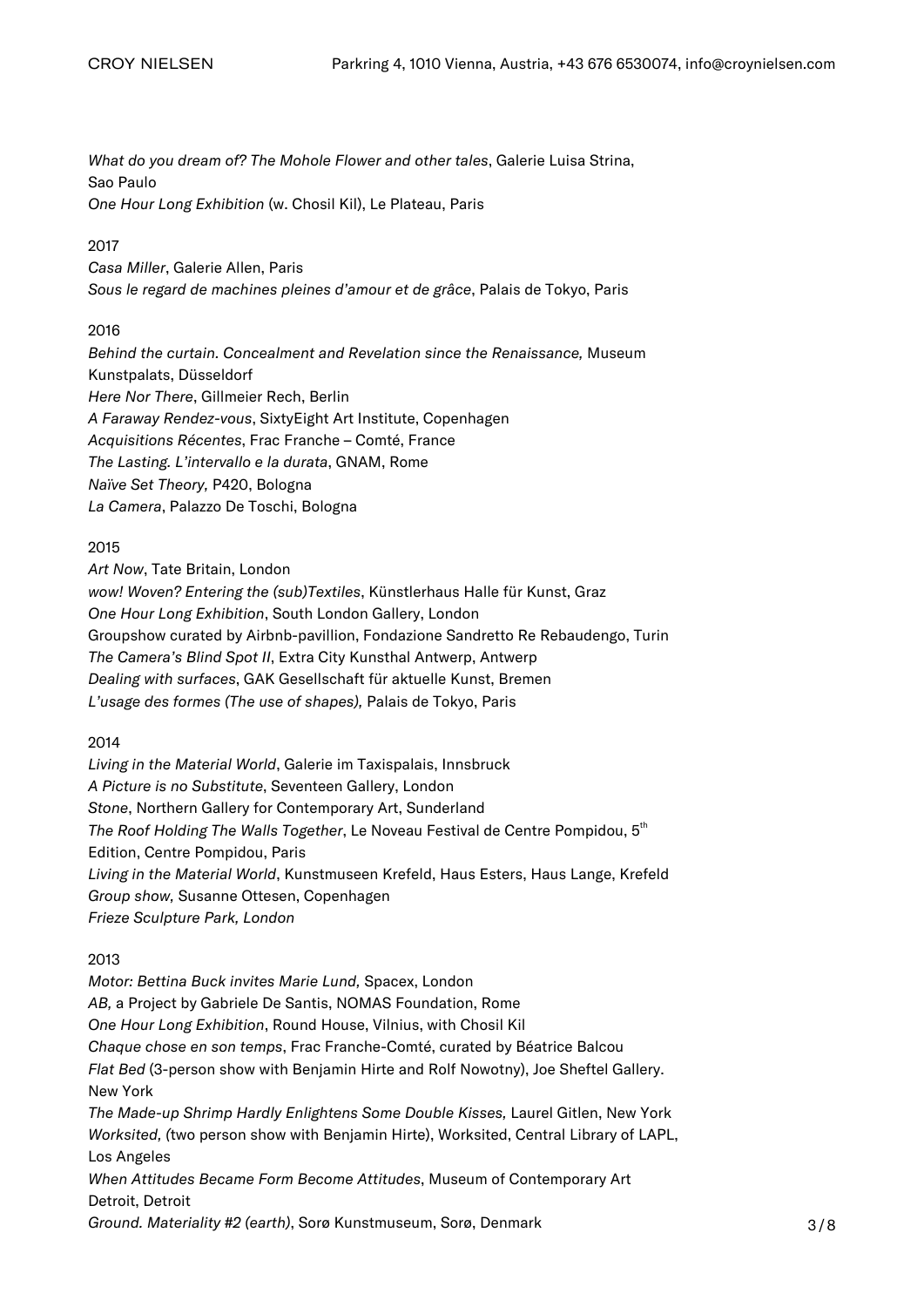It's Over There, Simone Subal Gallery, New York

One Hour Long Exhibition, New York Gallery, NYC, (w. Chosil Kil and Francesco Pedraglio)

Can't Hear My Eyes, Nogueras Blanchard, Madrid

# 2012

When Attitudes Became Form Become Attitudes, CCA Wattis, San Francisco House of Leaves, DRAF, London Beyond Word, GAK Gesellschaft für Aktuelle Kunst, Bremen Formes Bréves, Autres, Frac Lorraine, MARCO, Vigo Spain A wavy line is drawn across the middle of the original plans, Kölnischer Kunstverein, Cologne L'entre deux: des savoirs bouleversés (4 études: Aurelien, Froment, Marie Lund, Melvin Moti, Benjamin Seror. Formes, récits, musées), Kunsthalle Mulhouse Who Am I? What Am I Doing Here?, Shanaynay, Paris

# 2011

Under Destruction I, The Swiss Institute, New York One Hour Long Exhibition, Supplement Gallery, London, with Chosil Kil, Johannes Lund, Tobias Kirstein No Day without a Temperament, Galerie Emanuel Layr, Vienna Les Statues Meurent Aussi, Galleria Suzy Shammah, Milan The Event, The 29<sup>th</sup> Biennial of Graphic Arts, Ljubljana Young London, V22, London Somiglianze Non Sensibili, Galleri Opdahl, Berlin [Inauguration Show](https://croynielsen.com/exhibitions/inauguration-of-our-new-space/)[, Croy Nielsen, Berlin](https://croynielsen.com/exhibitions/inauguration-of-our-new-space/) Paysages avec Objets Absents, Kunsthalle Freiburg

# 2010

Frieze Sculpture Park, London Best Laid Plans, Drawing Room, London Best Laid Plans, event, Tate Modern, London Somiglianze Non Sensibili, Galleri Opdahl, Stavanger Tumult, Public art festival, Lolland Falster, Denmark, Aug-Nov

# 2010

Under Destruction, Museum Tinguely, Basel, The Swiss Institute, New York, curated by Chris Sharp and Gianni Jetzer À l'ombré d'un Doute, Frac Lorraine, Metz A Never Ending Story, Copenhagen History of Art, The, DRAF, London, curated by Mihnea Mircan In Which the Wind is Also a Protagonist, La Generale, Sevres, curated by Chris Sharp Collection 02, De Vleeshal Kabinetten, Middelburg A Very Very Long Cat, Wallspace, New York Gestures, The Museum of Contemporary Art, Roskilde, curated by Sanne Kofod Olsen Gallery, Gallerie, Galleria, Norma Mangoine Gallery, Turin, curated by Adam Carr Performative Strategies, Kunsthaus Glarus, Switzerland, curated by Alexandra Blättler

# 2009

Suns Neither Rise Nor Set, Hockney Gallery, Royal College of Art, London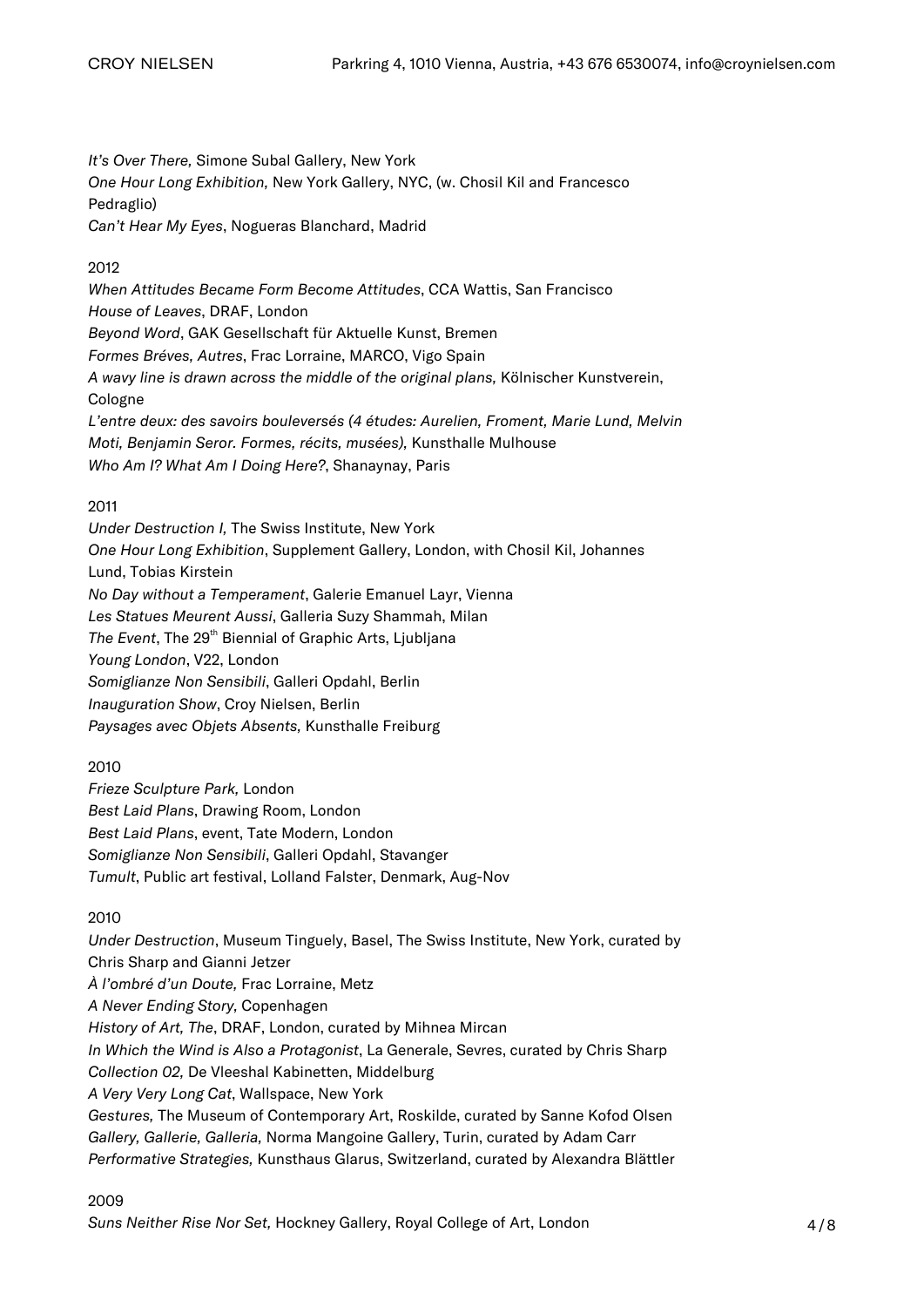Momentum: Nordic Biennial, Moss, Norway, curated by Lorenzo Benedetti Sniper, Galerie Biedermann, Munich, Germany, curated by Thomas Kratz Collective Spirits, Four Boxes Gallery, Krabbesholm, Denmark, curated by Johanne Løgstrup A Sensed Perturbation, Murray Guy, New York We Would Like To Thank (Again)…, Anne Barrault, Paris The Wall of the Sky, The Wall of the Eye, About Change Collection, Berlin, curated by Christiane Rekade The Announcement, event, ICA, London, event curated by Isla Leaver-Yap Artissima, Present Future, Croy Nielsen, curated by Adam Carr, Turin Audio, Video, Disco, curated by David Bussel, Kunsthalle Zürich Getting Even – Oppositions and Dialogues, Lewis Glucksman Gallery, Cork, Kunstverein Hannover, curated by Matt Packer Don't Expect Anything, Francesca Minini, Milan Berlin-Paris, GB Agency, Paris, curated by Croy Nielsen Fragile Currency, Klemms Gallery, Berlin, Germany, curated by Ilaria Gianni Rank, Leeds City Art Gallery, Leeds, Northern Gallery for Contemporary Art , curated by Alistair Robinson La Notte, Kunsthalle Mulhouse, Mulhouse, France, curated by Lorenzo Benedetti Reduction & Suspense, Kunstverien Bregenz, Bregenz, curated by Eva Kraus and Tilo **Schultz** 2008

What is my name, curated by Lorenzo Bruni, Hisk, Gent Insoluables Solides, Betonsalon, Paris, Curated by Cyril Dietrich Oh, A Show, Showroom Platform, Basel, curated by Annette Amberg Behind, Monitor Gallery, Rome, curated by Ilaria Gianni Nought To Sixty, Institute of Contemporary Art, London, curated by Richard Birkett Nordic Artand Experimental Film, Malmo Konsthall, film programme curated by Johanna Billing Playtime, Betonsalon, Paris, curated by Melanie Bouteloup and Gregory Castera I have nothing to say and I am saying it, Platform Seoul, curated by Sunjung Kim, Seoul U-Turn, Quadriennale in Copenhagen Eurasia, MART Museo di Arte Moderna e Contemporanea di Trento e Rovereto Weisses Lächeln, Croy Nielsen, Berlin Past Forward, 176 Gallery, London Participation, Galerie Martin Janda, Vienna Presence, Tony Wight Gallery, Chicago When I Was A Little Boy…, Klatovy, guest in solo show by Jiri Kovanda Video Sequence 3, La Maison des Arts de Malakoff Laughing In A Foreign Language, Hayward Gallery, London, curated by Mami Kataoka The Unfair Fair, Rome, curated by Vincent Honoré and Cecilia Canziani This Way (Danish Contemporary Photography), Brandts Museum for Photography, Odense From a Distance, Wallspace, New York, curated by Vincent Honore

2007

Reminiscence of a Strike Action and We Grown-Ups…, Scolthead, London, curated by Isobel Harbison and Vanessa Desclaux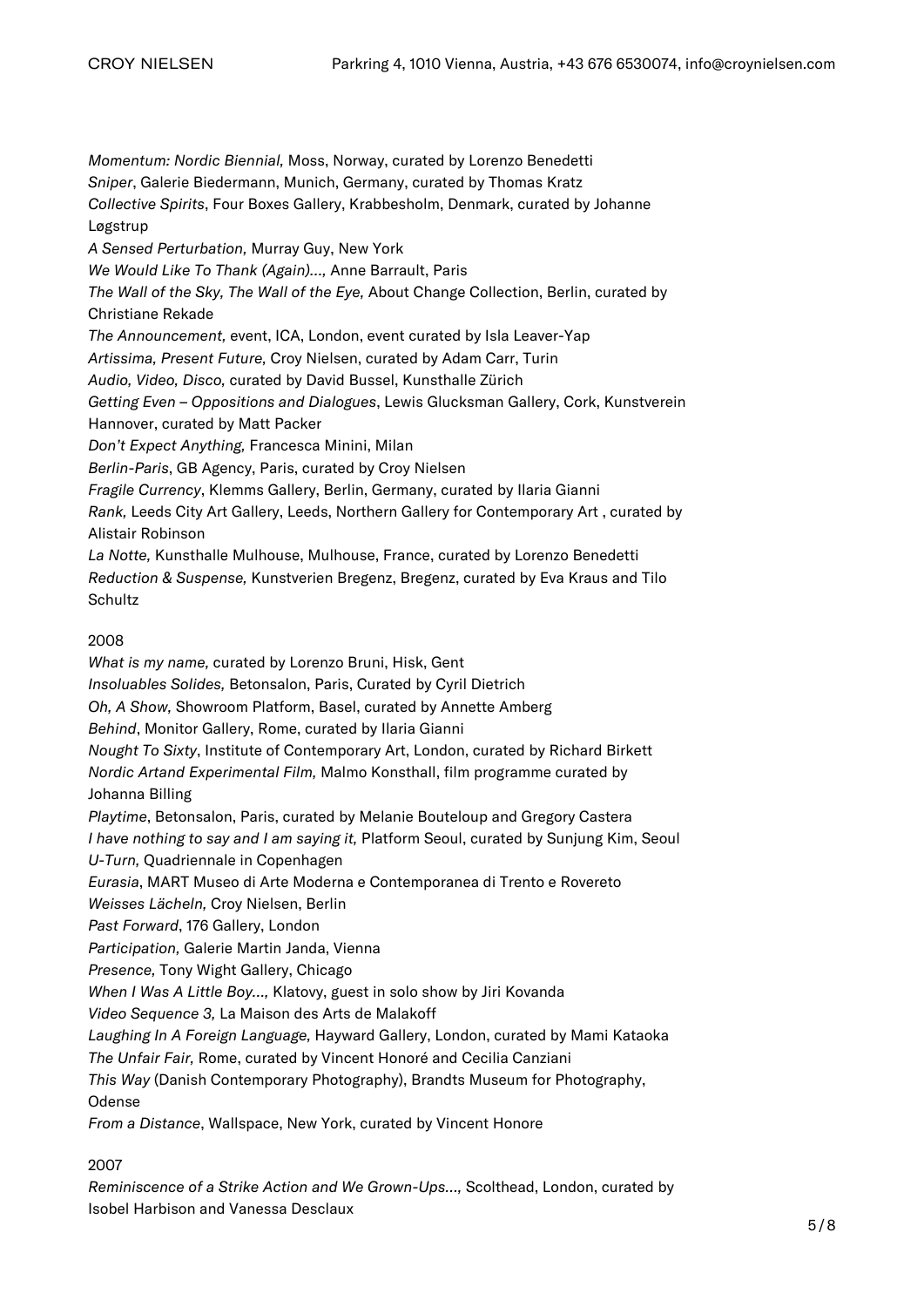The Parralax Crew, Museo Internazionale della Musica, Bologne, curated by Xana Kudrjavcev-DeMilner and Lupe Nunez-Fernandez

Actions & Interruptions, Tate Modern, London, curated by Catherine Wood

The Play Me Series, Bergen Kunsthall Landmark, Bergen, Norway, event and film commissioned by Anne Szefer Karlsen

The Play Me Series, Elizabeth Leach Gallery, Portland, curated by Harrell Fletcher The Difference Between Humans & Walls and The Division, Tate Britain, London, curated by Heidi Reitmaier

Collectivity, Yerba Buena Center for the Arts, San Francisco, curated by Joseph del Pesco

Abstract Things, Laura Bartlett Gallery, London, curated by Harrell Fletcher

## **Publications**

## 2017

Scout, Artist Book, text by Jesper List Thomsen, MIDI/Mousse Publishing, Milan

# 2016

Hinter dem Vorhang, Catalogue, Museum Kunspalast, published by Hirmer, Düsseldorf The Lasting, Catalogue, edited by Saretto Cincinelli, Galleria Nazionale d'Arte Moderna e Contemporanea, Roma

#### 2014

Drums, Artist Book, text by Pieternel Vermoortel, MIDI/Mousse Publishing, Milan

#### 2013

Ground. Materiality #2 (earth), Sorø Kunstmuseum, Sorø, Denmark

# 2012

The Object Lessons by Francesco Pedraglio, published by DeVleeshal and MUDAM on the occassion of Beyond Words GAK, Bremen

## 2011

Under Destruction, Museum Tinguely, Basel and the Swiss Institute, NYC Turtles, Artist book, Mousse Publishing, Milan History of Art, The, DRAF, London We Have as Much Time as it Takes, CCA Wattis Institute for Contemporary Arts, San Francisco Bob Dylan, Bob Dylan, Boba Dylana, Dox, Prague

#### 2010

Best Laid Plans, Drawing Room, London Gallery, Galerie, Galleria, Norma Mangione Gallery, Italy

# 2009

Momentum Nordic Biennial 2009, Norway The Points #02, Croy Nielsen, Berlin, Germany The Points #01, Proyectos Monclova, Mexico City, Mexico Nought to Sixty, ICA, London, UK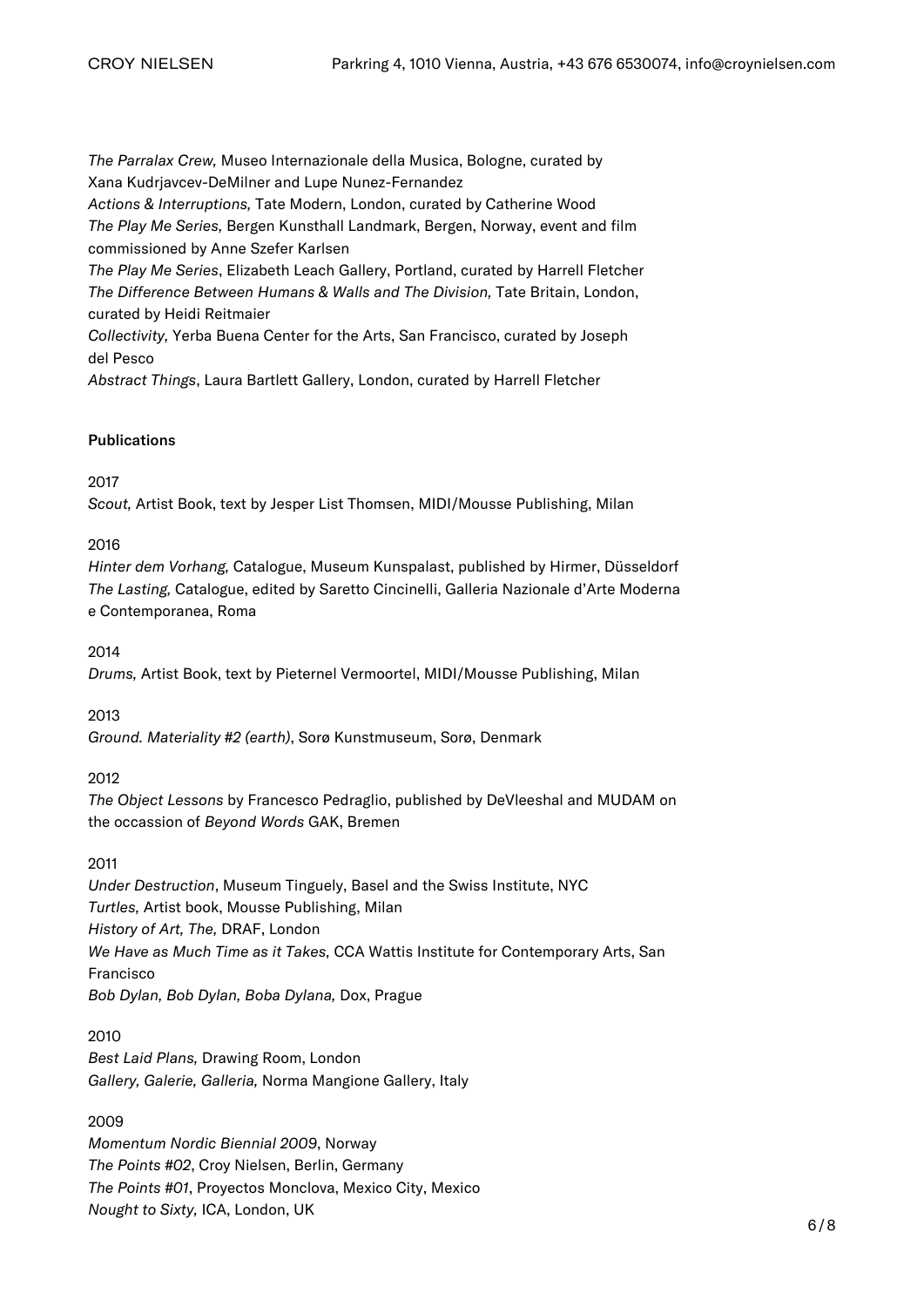#### Platform Seoul, Artsonje, Korea

#### 2008

Eurasia, MART Museo di Arte Moderna e Contemporanea di Trento e Rovereto, Italy

#### 2007

This Way, Brandts Museum for Fotokunst, Denmark Ny Dansk Kunst 2007, Kopenhagen, Denmark Actions & Interruptions, Tate Modern, London

#### Selected Press

#### 2021

Kyllönen, Rasmus, "Sculptures carry an ability to let something resonate in and around them.", Collectors Agenda Online, August

#### 2015

Benschop, Jurriaan, "Marie Lund: Badischer Kunstverein", Artforum, May

## 2014

Pieroni, Paul, "Marie Lund, Dip", Art Review, December, p.124 Knapp, Ivan, "Marie Lund, Dip", Aesthetica Blog, December Schwarz, Gabrielle , "Marie Lund: Dip", this is tomorrow, December Hampton, Michael, "Artists's Books: Sarah Jacobs: After Nature: Highlights / Marie Lund: Drums", Art Monthly, July-August, No. 378 "Marie Lund / Drums", interview with Cecilia Canziani and Trine Friis Sørensen, ArtTextsPics, www.atpdiary.com, April

#### 2013

Bell, Kirsty, "Marie Lund", review, Frieze, issue 152, January /February, p. 172 "Marie Lund in Conversation with Romain Chenais", Annual Magazine, Issue 5, September "Can't hear my Eyes, at Nogueras Blanchard, Barcelona - Madrid", Mousse Online, 18th September

#### 2012

"Marie Lund, Clickety Click", Mousse Magazine, 3 October Canziani, Cecilia, "Marie Lund", Spotlight, Cura. No. 12, Autumn

# 2011

Rittenbach, Kari, "Marie Lund", Frieze, review, November

#### 2010

Milliard, Coline, "Immaterial Girls", feature/interview, Modern Painters, October Mircan, Mihnea. "Palpable Distance", feature, Mousse, November

#### 2009

Holm, Anna & Zenth, Torben, "Marie Lund", interview, Kopenhagen, September Jiri Kovanda Selection, Spike Art Magazine, October